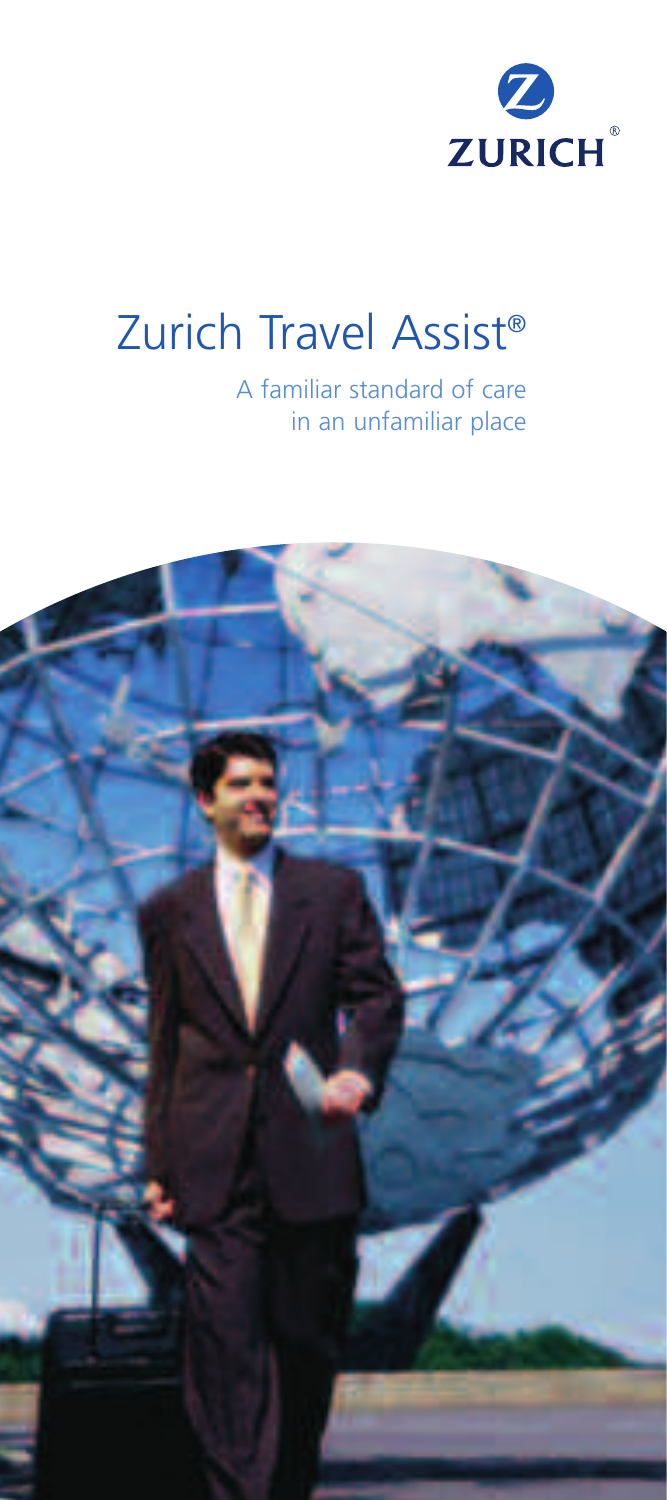The ultimate goal: providing a familiar standard of care in an unfamiliar place.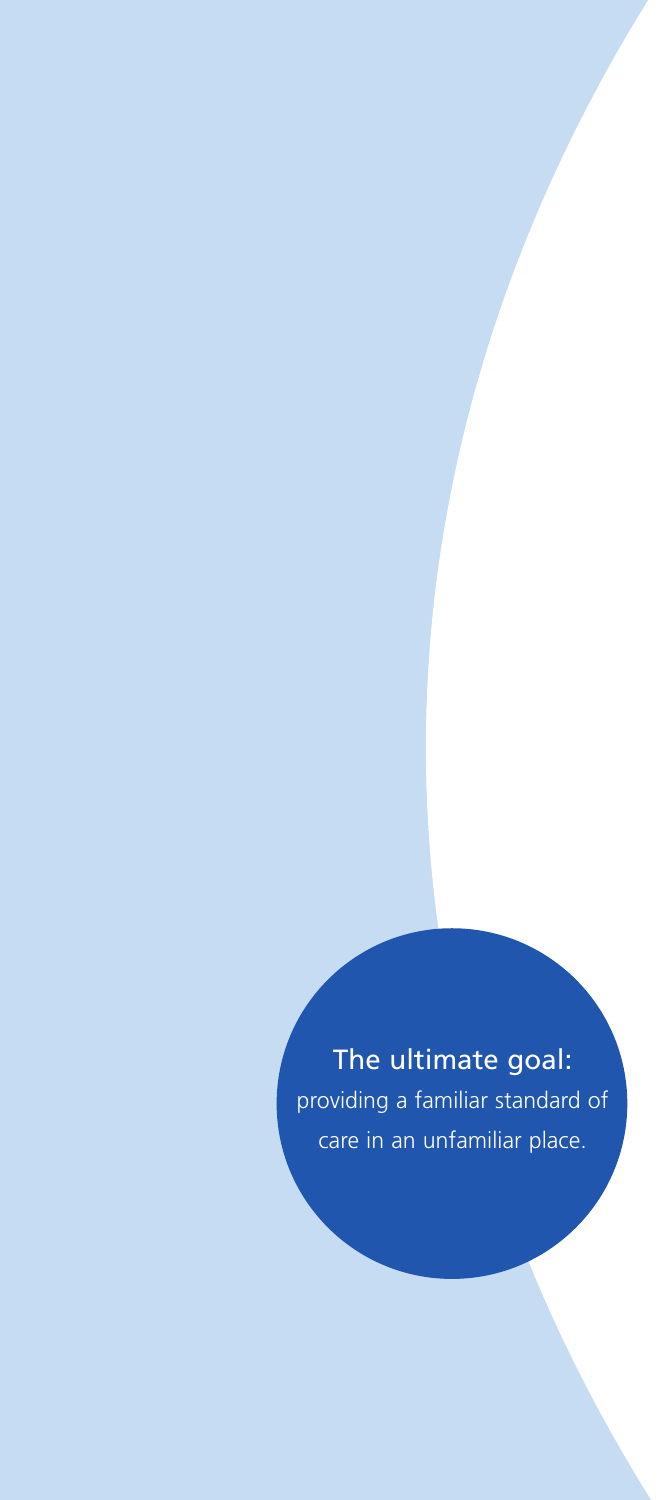### A global approach to well-being

More Americans are journeying across the country and around the globe and travelers are often presented with unpredictable circumstances. Consider for a moment facing the challenges associated with accidents and illnesses, the frequent reports of disease outbreak, natural disasters, political unrest and even lost personal belongings. Where can a traveler turn for assistance in a foreign land?

Enter: Zurich Travel Assist®, a global travel assistance coverage from Zurich. As an enhancement to your business travel or 24-Hour Accidental Death and Dismemberment insurance from Zurich, our travel assistance program may offer American business and vacation travelers peace of mind…once they arrive at their destination and before they go. The program puts you in touch with a network of providers that can address the medical, legal, informational and personal assistance needs of travelers. So if you become seriously sick, need a prescription refilled, require a legal referral or lose your travel tickets when traveling 100 miles or more from home, we can assist you. And to help ensure that you are well prepared before your trip, the program also provides access to essential information such as physician and hospital information, travel advisories, weather forecasts and immunization requirements.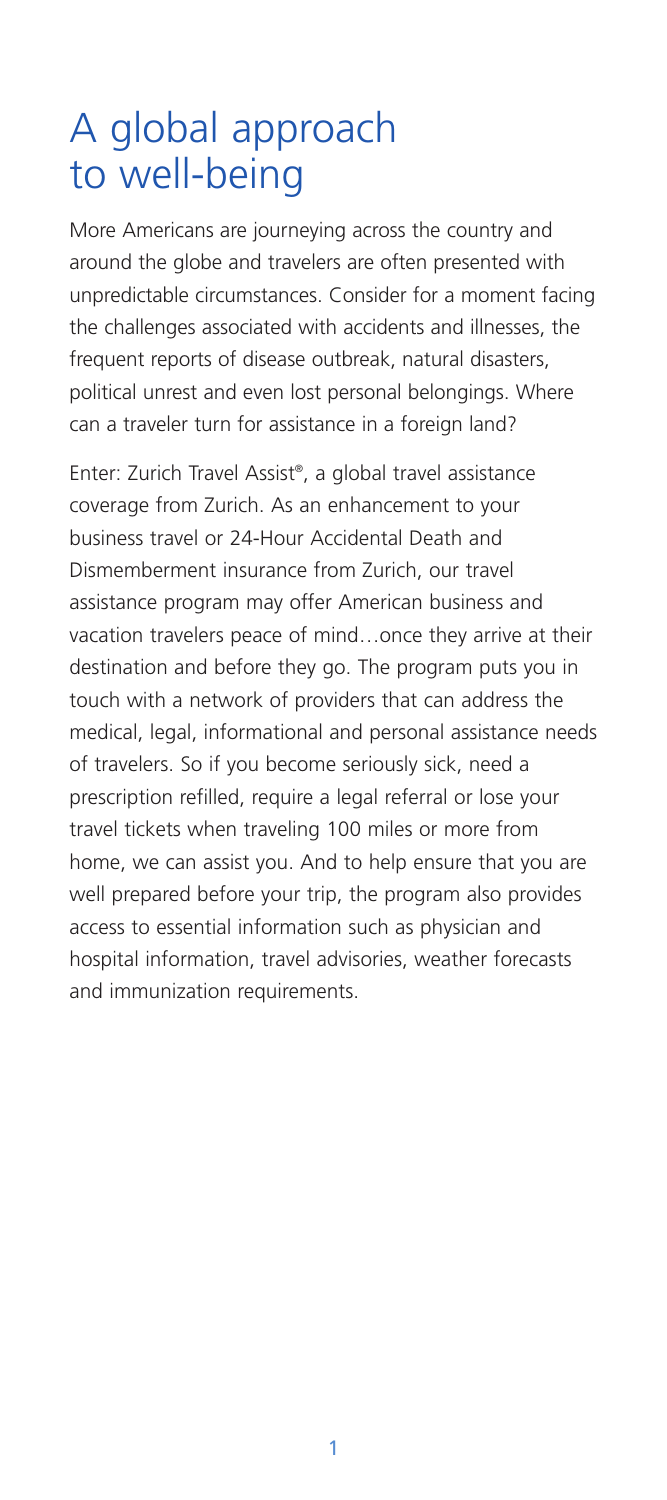

### Make yourself at home – anywhere in the world

Zurich Travel Assist is a medically based travel assistance program that focuses on providing positive medical outcomes to sick or injured travelers. As a member of the International Assistance Group, World Travel Protection, the administrator of Zurich Travel Assist, can respond to medical and legal emergencies throughout the world. With over 1,600 dedicated professionals working aroundthe-clock, the International Assistance Group network provides a local presence with a global reach, bringing a network of physicians, hospitals, clinics, medical transportation companies and other emergency professionals to you when you need them. With a sophisticated 24-hour call center and global communications network, Zurich Travel Assist's multilingual staff of physicians, nurses, travel assistance specialists and assistance coordinators have the resources to get you the medical, legal, informational or personal help you need any time of the day, every day of the year.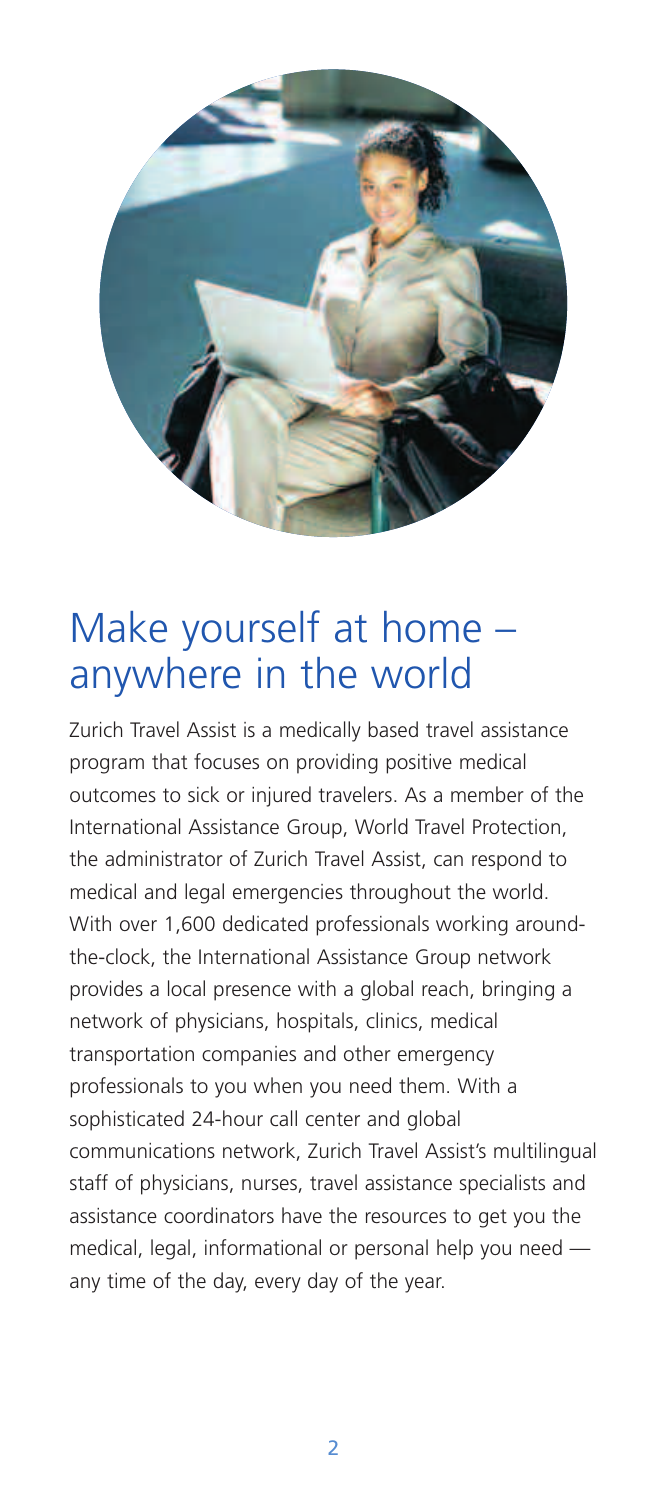## A world of services

#### Medical assistance

**Emergency medical referrals** - Zurich Travel Assist will provide the name, address and telephone number of physicians, hospitals and clinics for the area in which you are traveling. Where possible, the medical provider referred by Zurich Travel Assist will be able to speak your language.

**Medical monitoring** – When Zurich Travel Assist is notified of a medical emergency, its multilingual staff will establish contact with the local attending physician and assist with arranging appropriate care. We will maintain contact with the attending physician and with your family and business associates until the situation is resolved and you are able to resume traveling.

**Medical evacuation** – In the event a local hospital, medical facility or clinic is not able to provide you with medical care comparable to western medical standards, Zurich Travel Assist will arrange and cover the cost of your transportation to the nearest hospital or medical facility that can provide such care.

**Medical repatriation** – Once you have sufficiently recovered from an illness or injury to travel in a nonscheduled commercial air flight or regularly scheduled air flight with special equipment and/or personnel, we will arrange and cover the cost of your transportation to your principal residence or the country where you are currently assigned.

**Non-medical repatriation** – Once you have sufficiently recovered to travel in a regularly scheduled economy class flight, we will pay for the increase in cost to change the travel date and/or an upgrade in the seating at our discretion.

**Hospital admissions and medical payments** – If you are having difficulty in making payment arrangements for admission to a hospital or medical provider, we will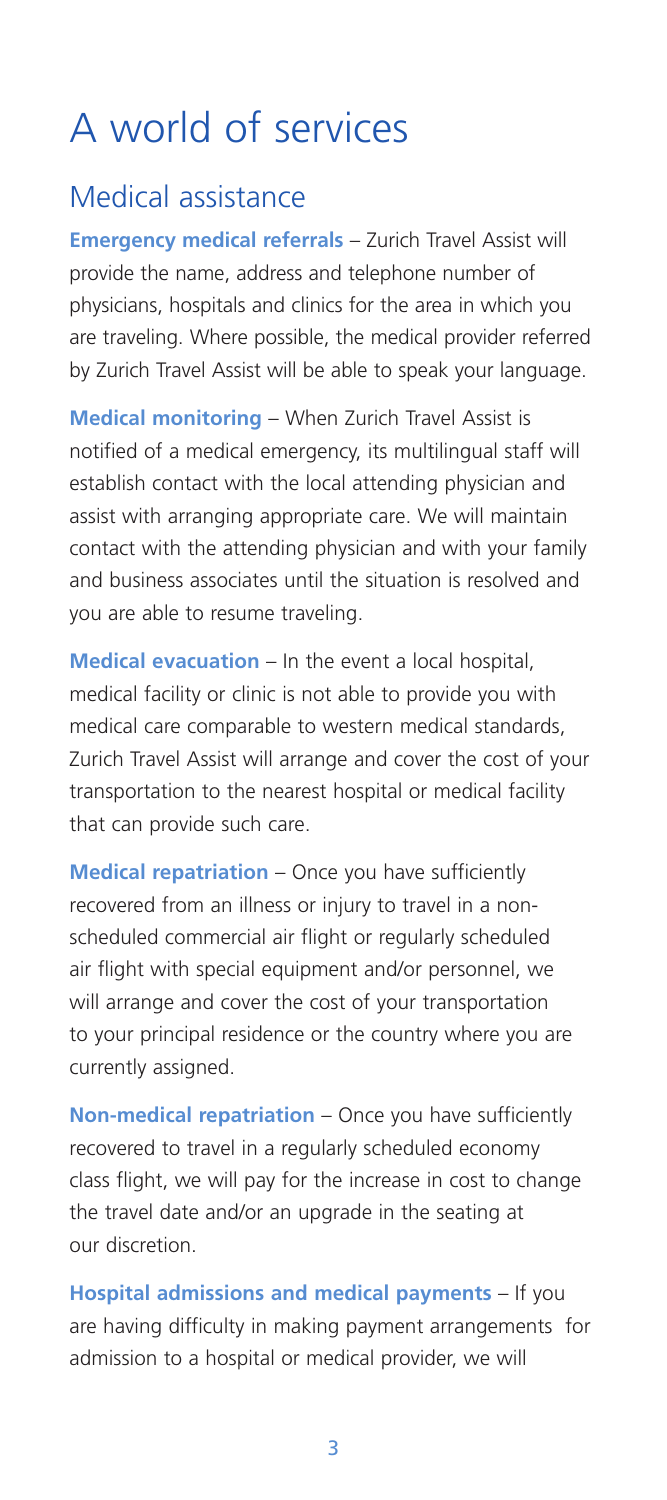facilitate admission with a satisfactory guarantee of reimbursement from you. We will debit your credit card and arrange for you to obtain the funds.\*

**Prescription assistance** – In the event you forgot your medication, Zurich Travel Assist can help arrange for a refill of your prescription and will help locate what you need locally and arrange delivery, where permitted by law.

**Visit to hospital** – If you are expected to be hospitalized for more than seven days and request to have a friend or family member at your bedside, Zurich Travel Assist will arrange and cover the cost of economy round-trip transportation for one.

**Return of child** – If your child under the age of 19 is left unattended as a result of an illness or injury, Zurich Travel Assist will arrange and cover the cost of economy transportation for their travel home. We will also provide an attendant for a child who cannot travel alone.

**Return of companion** – If your traveling companion must forfeit or change reservations for airline tickets as a result of your illness or injury, Zurich Travel Assist will pay the lesser of the change fee or for one-way economy transportation.

**Return of remains** – In case of death, Zurich Travel Assist will provide for the local preparation of the body to return the remains for burial, including travel clearances, authorizations and standard shipping container to its country of destination.



4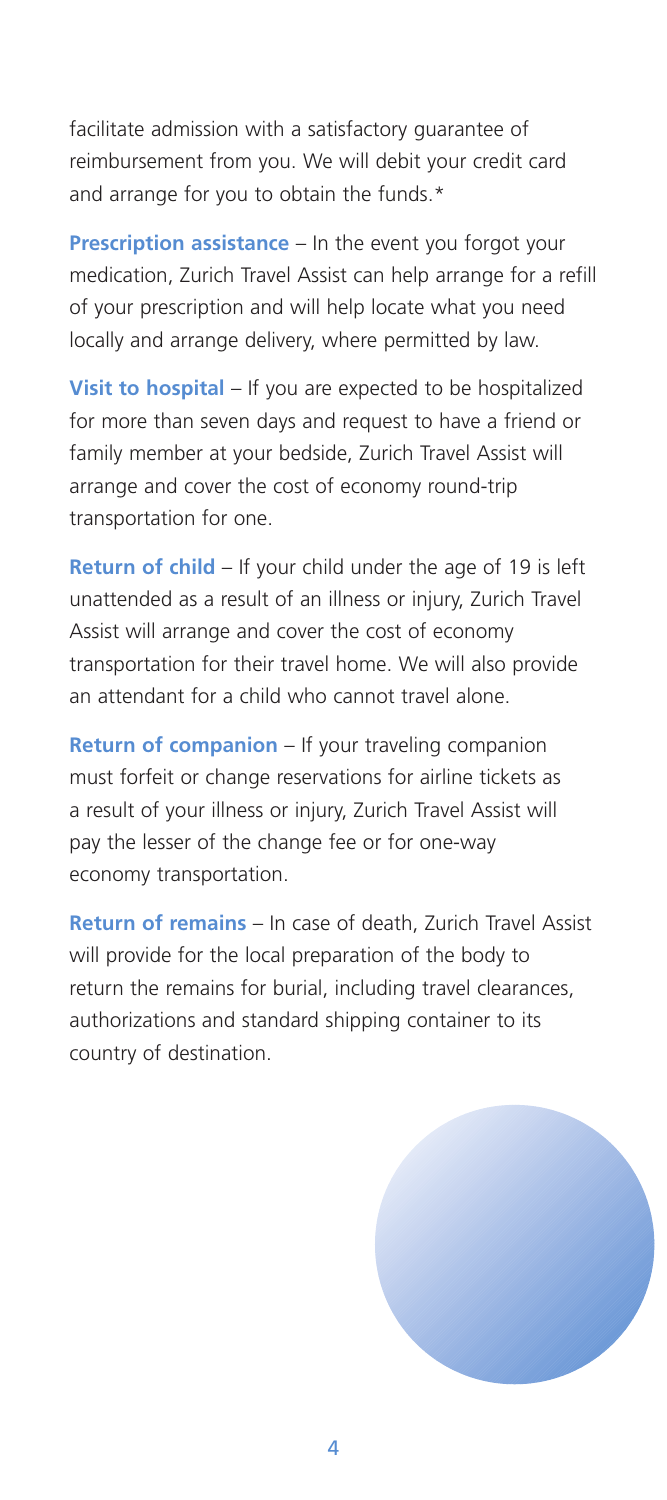### Information assistance

**Passport and visa information** – We can inform you of visa and passport requirements for any destination and assist you in obtaining necessary documentation.

**Weather, cultural and exchange information** – Zurich Travel Assist can provide you with the latest weather forecasts for major cities, inform you about important cultural events around the world and advise you on daily exchange rates for world currencies.

**Travel advisories** – Zurich Travel Assist can inform you of the latest available travel advisories, including crime alerts and areas of instability, for countries worldwide.

**Inoculation and immunization** – Zurich Travel Assist provides current information, obtained from the Centers for Disease Control and the U.S. Department of State, Bureau of Consular Affairs, regarding inoculation and immunization requirements around the world.

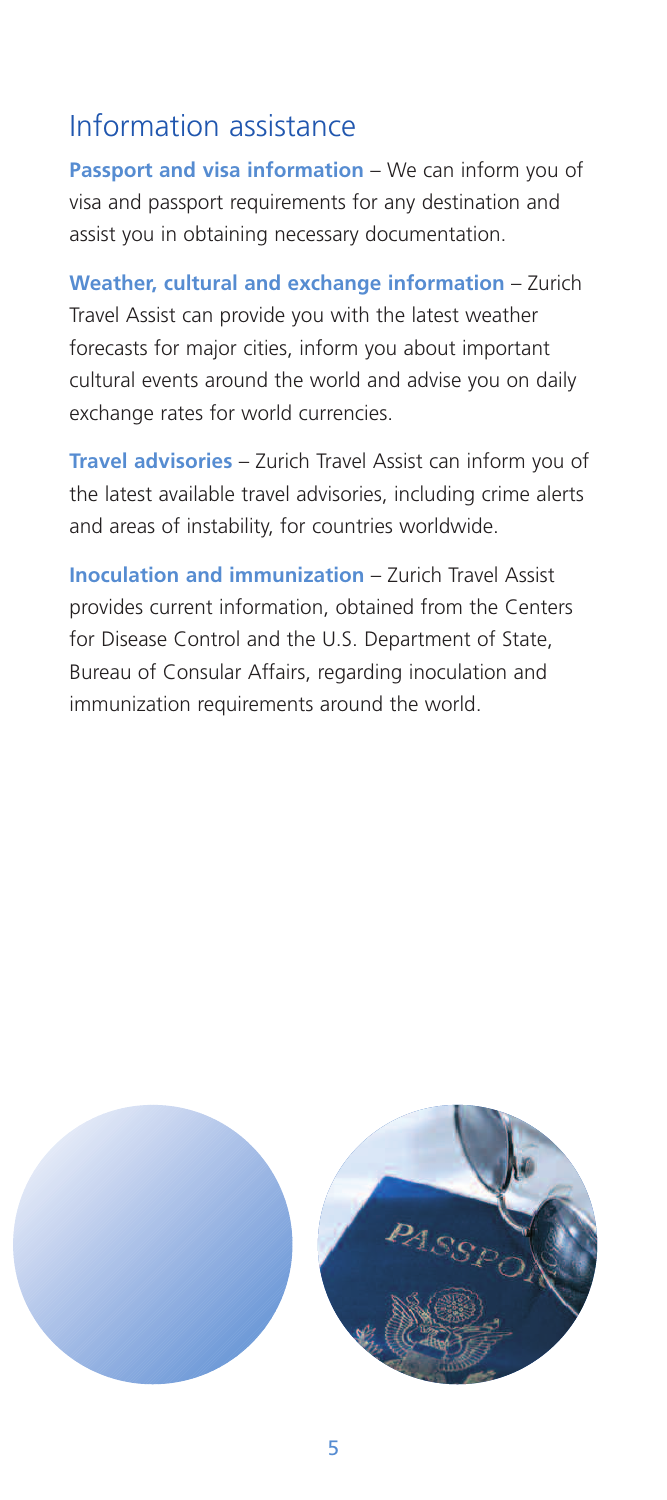### Personal assistance

**Lost baggage services** – Zurich Travel Assist will advise you and provide message service to assist you with locating lost luggage.

**Translation and interpretation** – Zurich Travel Assist's staff of multilingual assistance coordinators can help you with foreign language problems over the telephone or provide the name, address and telephone number of local translation services.

**Emergency messaging** – Zurich Travel Assist can send or receive emergency messages on your behalf.

**Emergency ticket replacement** – If your travel tickets are lost or stolen, Zurich Travel Assist will help you obtain new tickets through the appropriate carrier.

**Lost document replacement** – Zurich Travel Assist will assist you in locating lost documents and other important personal items by contacting hotels, airlines and government authorities.

**Emergency advance of funds** – Upon your request, Zurich Travel Assist will provide funds with a satisfactory guarantee of reimbursement. We will debit your credit card and arrange for you to obtain the funds in local currency.\*

**Return of vehicle** – If you have to leave a rented or privately owned vehicle stranded because of an illness or injury, Zurich Travel Assist will arrange for its proper return.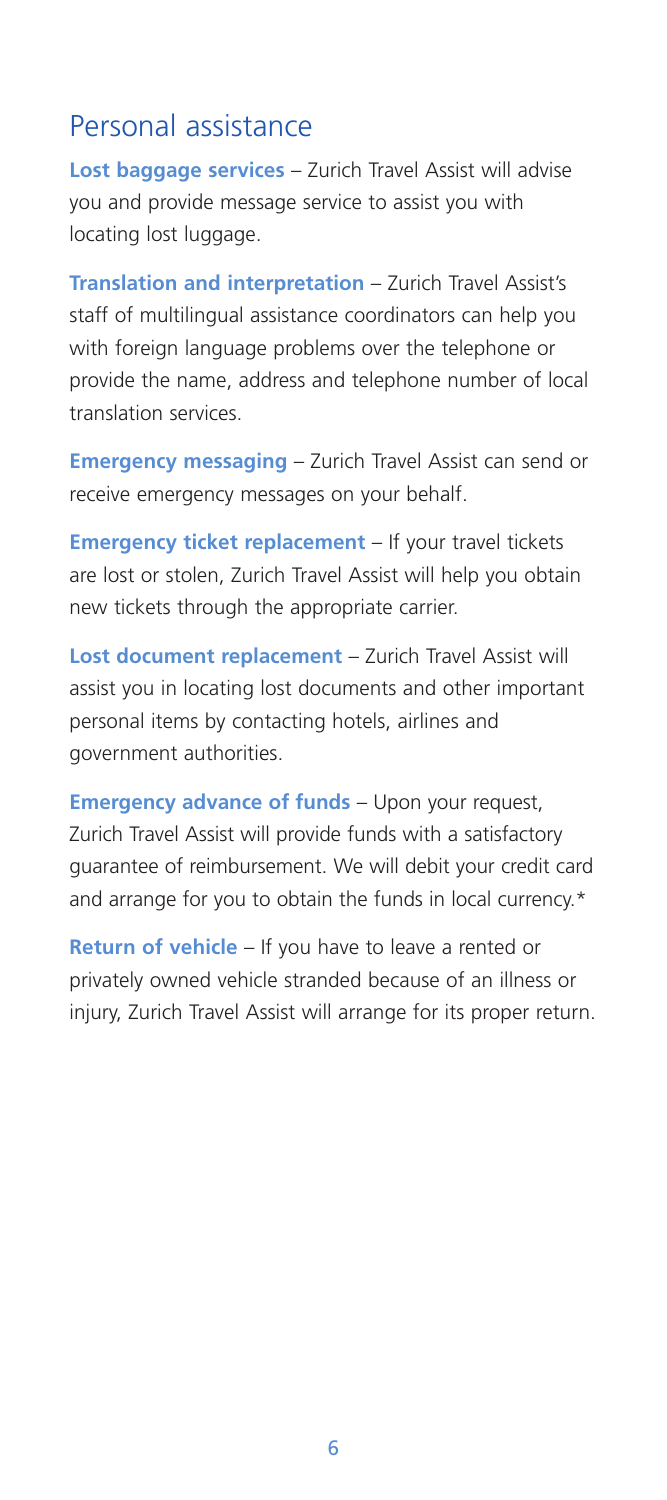

#### Legal assistance

**Legal referral** – Zurich Travel Assist can assist you in locating a lawyer in the area in which you are traveling. Where possible, the referred lawyer will be able to speak your language.

**Advance of bail** – Zurich Travel Assist will facilitate bail with satisfactory guarantee of reimbursement from you. We will debit your credit card and arrange for you to obtain funds, where permitted by law.\*

*\* Zurich Travel Assist may pass on the service fee charge for the transaction.*

*Eligibility and coverage terms under Zurich Travel Assist are provided for you in your group policy. Refer to the group policy to determine when you and/or your family members are covered.* 

*Please consult your benefits department for further details and limitations.*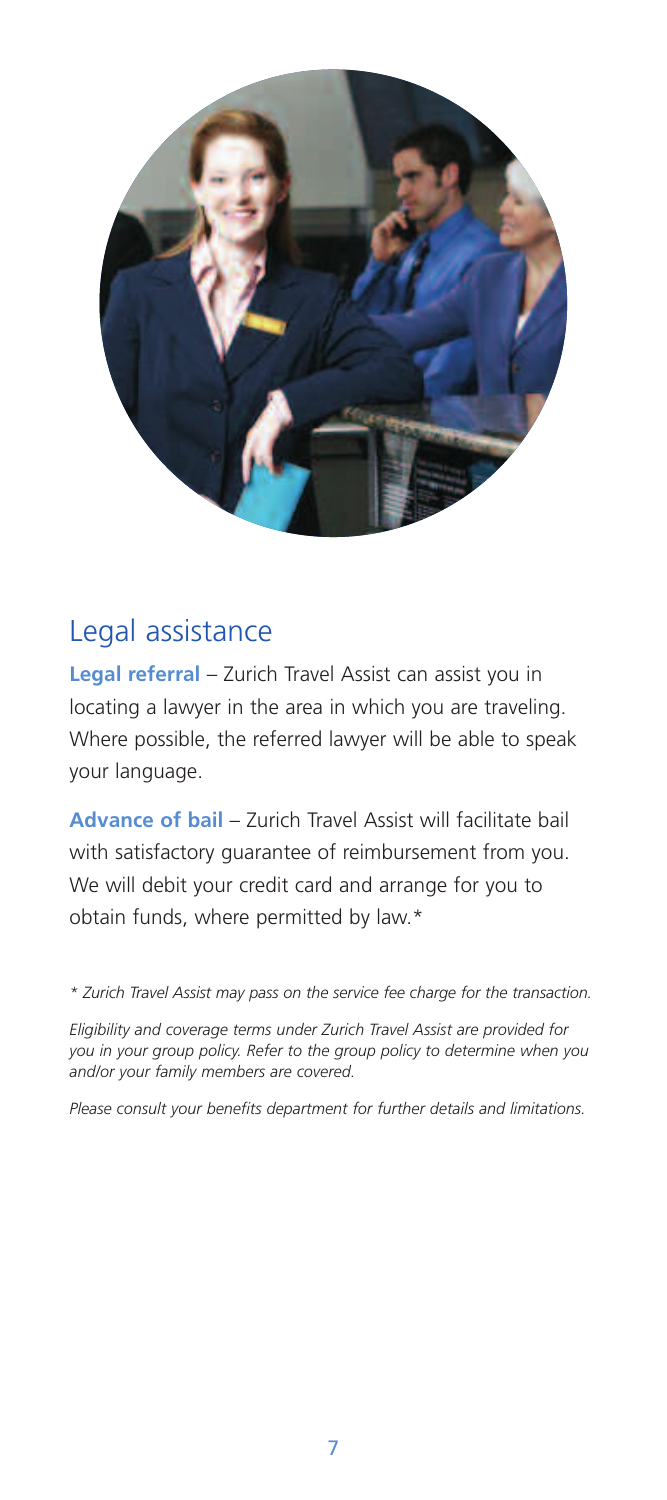# Limitations

No transport or service will be covered unless you contact us prior to the transport, the attending physician approves, if applicable, and we pre-authorize the transport or service.

# **Exclusions**

We will not provide the coverage for you or your family member, if applicable, if: the coverage is excluded under the policy; the covered trip was undertaken for the specific purpose of securing medical treatment; the illness or injury requiring medical services resulted from being under the influence of any controlled substance unless such controlled substance was prescribed by a physician and was taken in accordance with the prescribed dosage. With respect to a medical evacuation: the medical care which is being provided is consistent with western medical standards or it is not medically necessary to transport you to another hospital or medical facility (we have the sole discretion in making that determination). With respect to medical evacuation and repatriation: based upon your medical condition and/or local conditions and circumstances, we determine that medical evacuation or medical repatriation is not appropriate (we have the sole discretion in making that determination); any local, state, country or international law prohibits the provision of the transportation or services provided for under this coverage; we did not authorize the transportation and/or services; or if the illness or injury requiring medical services resulted from being intoxicated as defined under the Travel Assistance coverage.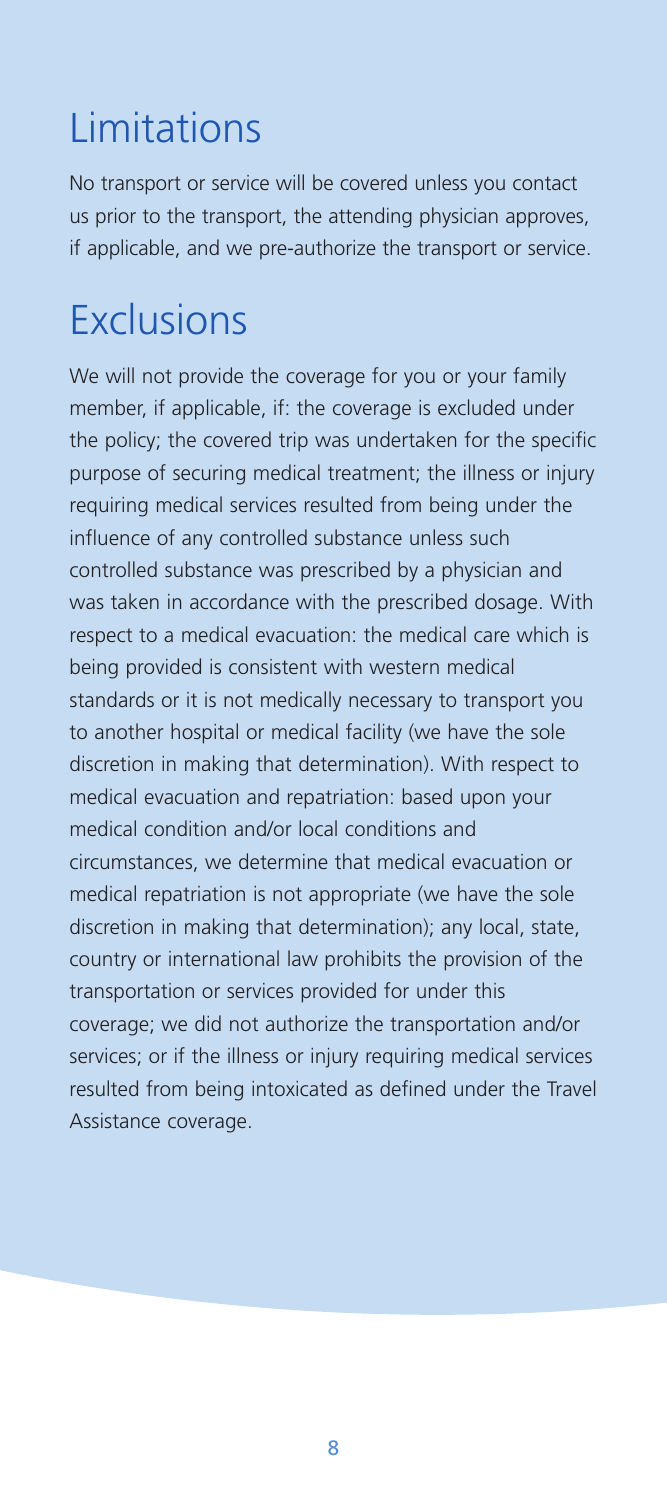**Right of recovery** – We have the right to recover benefits which we have paid if you or the group policyholder recovers the expenses from a third party. We will be reimbursed from the recovery and we have a lien against that recovery. We have the right to recover any benefits from you for transportation and/or expenses which were not covered under the Zurich Travel Assist plan.

**Aggregate limit of liability** – The benefits under the Zurich Travel Assist program may be subject to an aggregate limit for any one accident. Refer to the group policy for applicability.

This brochure provides a brief description of coverage. The group policy determines the terms and conditions of coverage, the limitations and exclusions. If there is an inconsistency or difference between the brochure and the group policy, the group policy will govern. The coverage, benefits, limitations and exclusions under the Zurich Travel Assist plan apply only to Travel Assistance coverage and in no way supersede or modify the other coverages in the group policy.

*Coverages underwritten by member companies of Zurich including Zurich American Insurance Company. Zurich Travel Assist is a registered trademark for travel assistance coverage underwritten by Zurich American Insurance Company and administered by World Travel Protection, members of the Zurich Financial Services Group.*